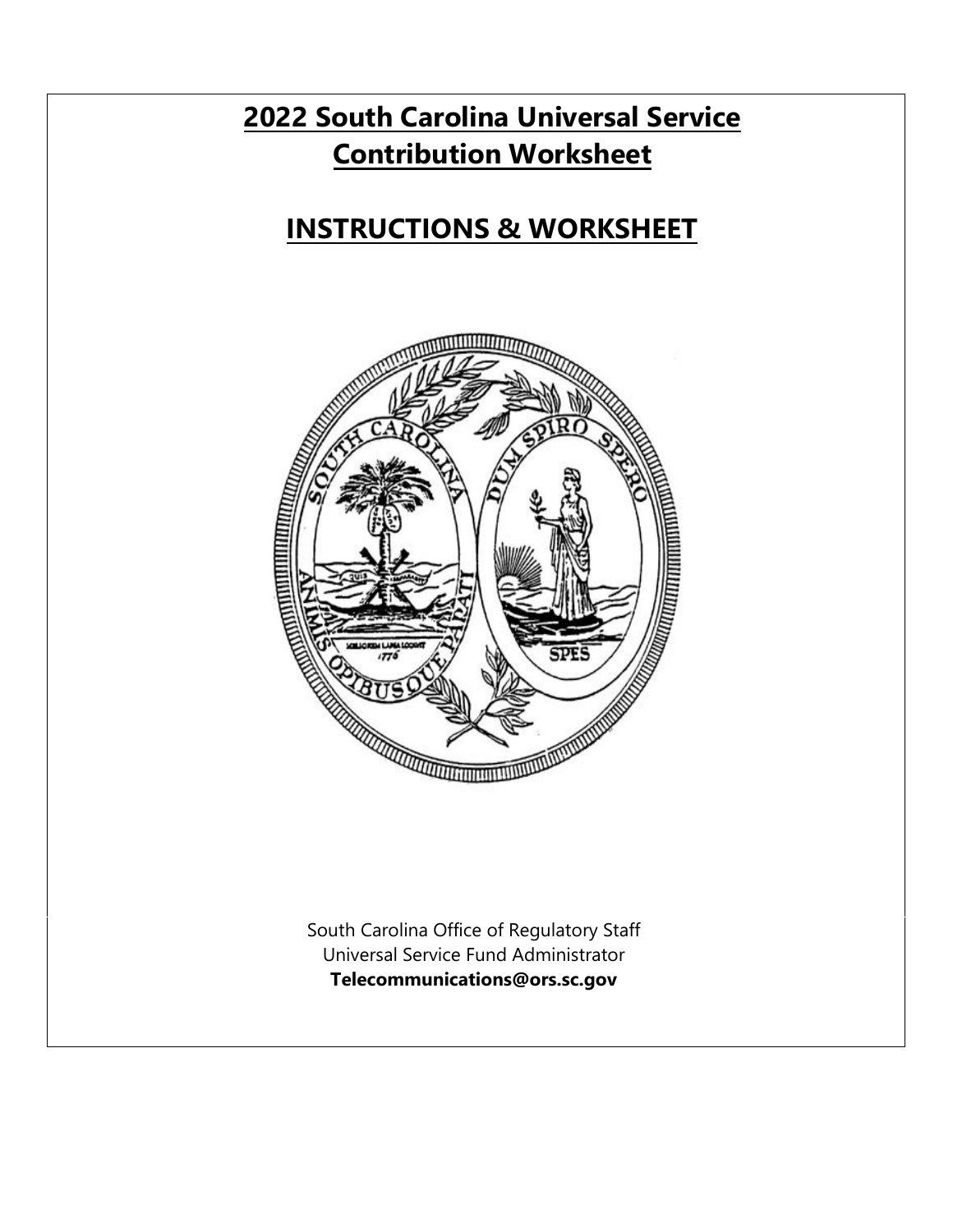## **I. General Filing Instructions**

## **IMPORTANT NOTICE TO ALL PROVIDERS OF TRADITIONAL TELECOMMUNICATIONS SERVICES, INTERCONNECTED VOIP SERVICES, AND MOBILE VOICE SERVICES Lines 301 – 304 of the USF Contribution Worksheet MUST be completed for the type of services your company provides.**

## **Who Must File**

All providers of traditional telecommunications services, all interconnected VoIP providers, and all providers of mobile voice services are required to file a Universal Service Fund (USF) Contribution Worksheet in South Carolina.

As required by the South Carolina Public Service Commission (SCPSC) USF Guidelines approved by Order No. 2001-996, and updated with Order No. 2016-22, Order No. 2016-837, and statutory changes indicated by Act 181, each contributing carrier must file on an annual basis the information necessary to allow the USF Administrator to calculate the carrier's contribution.

Every company or filer must provide a USF billing e-mail address and related contact person to the South Carolina Office of Regulatory Staff (SCORS) as part of the information provided through the Authorized Utility Representative Form or the Wireless and VoIP Registration Form.

For the purpose of filing the USF Contribution Worksheet, the term "telecommunications" includes, but is not limited to, the following types of services offered by certified or covered carriers: local exchange service; wireless telephony, including cellular and personal communications services (PCS); Voice-over-Internet-Protocol (VoIP) services; mobile radio services; access to interexchange service; special access; wide area telecommunications services (WATS); subscriber toll-free and 900 services; message telephone services (MTS); private line; resale services; Frame Relay services; asynchronous transfer mode (ATM) services; Multi-Protocol Label Switching (MPLS) services; and audio bridging services.

**De minimis Classification** –The USF Administrator may determine, based on Commission guidelines, that certain service providers should be classified as de minimis based on company filed USF Contribution Worksheet. Service providers classified as de minimis may have their USF contributions waived for the Fund year associated with this USF Contribution Worksheet filing.

## **When to File**

Each Carrier must file on an annual basis the information necessary (contribution worksheets) to allow the Administrator to calculate the carrier's contribution. These filings are required to be filed **on or before August 1, 2022** and to report revenue data for the calendar year ending **December 31, 2021**.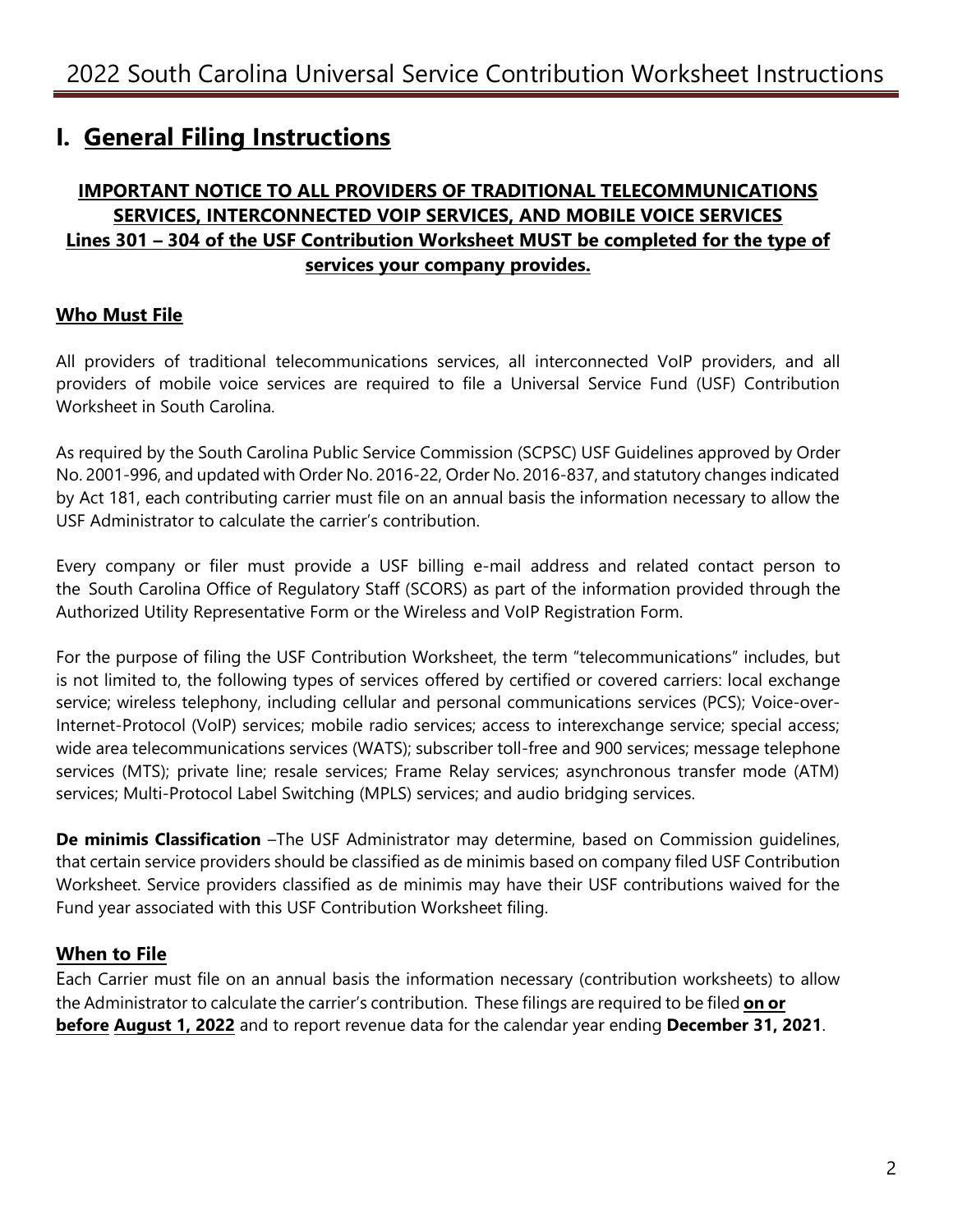## **Where to File**

USF Contribution Worksheets **must** be sent to: **Telecommunications@ors.sc.gov**

**Accurracy of Filings** – All information reported in this Worksheet is considered accurate as filed. Corrections, if needed, must be filed **no later than September 30, 2022**. Changes or corrections filed after September 30, 2022 may be considered as an adjustment for the following fund year.

Revenues submitted on the USF Worksheet must tie directly to the books and records (e.g., general ledger/trial balance) of the reporting entity.

#### **General Instructions for Universal Service Fund Revenue Reporting**

Reported revenues should **include** the following:

- Account set-up, connection, service restoration, termination and other non-recurring charges. (These charges should be reported on the same line that the filer reports any associated recurring revenue. For example, an early termination charge for a long distance private line service should be reported as revenue on Line 210.)
- Any charge billed to a customer and represented to recover or collect contributions to federal or state universal service support mechanisms. These revenues must be shown separately on Line 201.
- Revenues derived from the activation and provision of intrastate and interstate telecommunications and non-telecommunications services. Revenues billed to customers during the filing period with no allowances for uncollectible, settlements, or out-of-period adjustments.
- Collection overages and unclaimed refunds for telecommunications services when not subject to escheats.
- All Surcharges and fees on telecommunications services that are billed to the customer and either retained by the filer or remitted to a non-government third party under contract should be reported in the revenue categories **on which the surcharges or fees were levied.**
- Other surcharges treated as revenues in the revenue categories **on which the surcharges were levied.**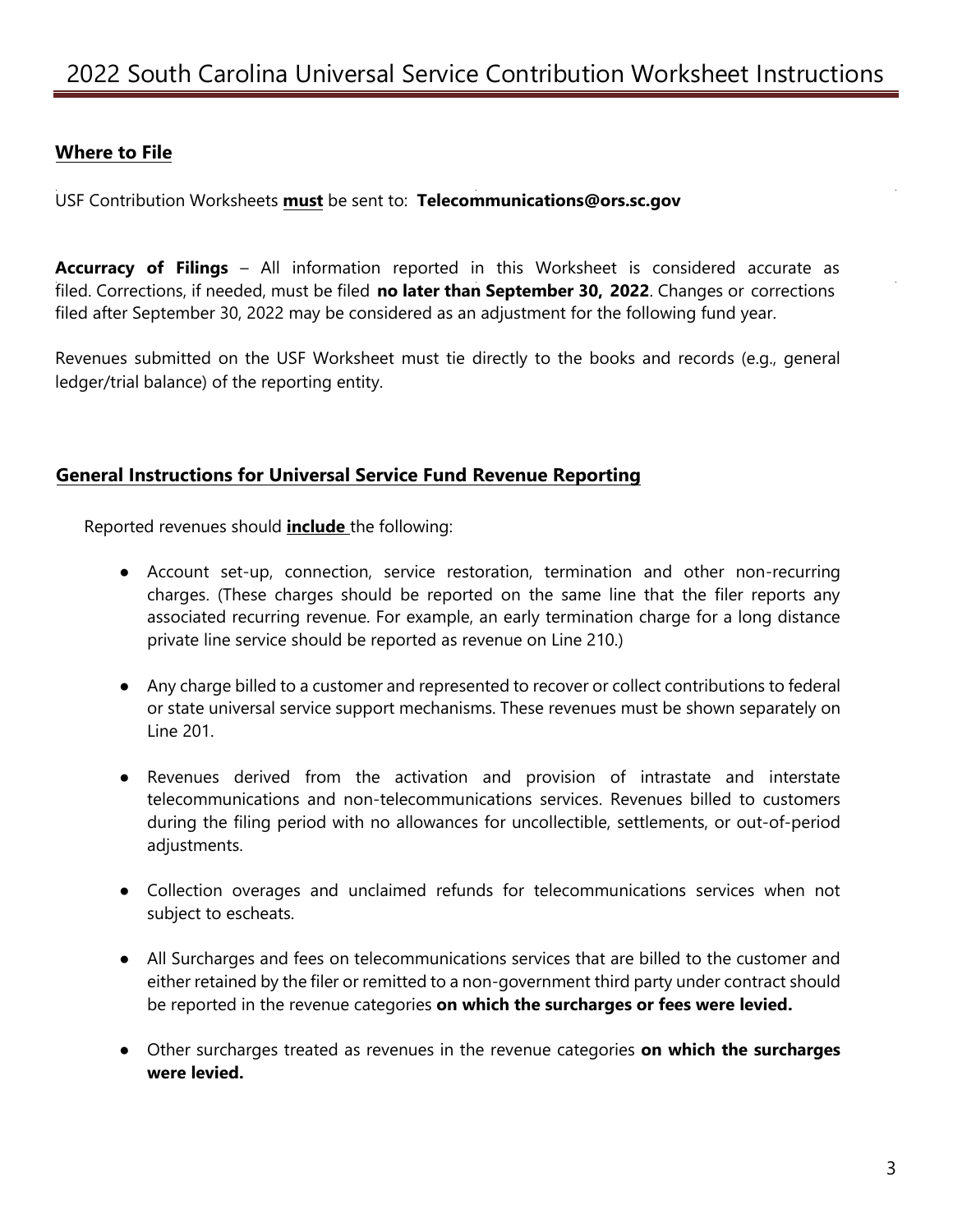Reported revenues should **not include** the following:

- Taxes and any surcharges that are not recorded on the company books as revenues but which instead are remitted to government bodies, such as 911 fees.
- Customer Deposits.
- Estimates developed and reported by NECA or other reporting entities.
- Gross revenues should not be reported net of related expenditures.

### **Permissible Exceptions**

An entity is not required to impute or report revenues for services provided to itself or to wholly owned affiliates unless: 1) it is required to record such revenues for some other federal or state regulatory purpose; or 2) the filer is providing service to an affiliate for resale and the affiliate is not a direct universal contributor.

## **Data Entry**

All numbers should be entered as whole numbers. Dollar entries should be rounded to the nearest dollar.

## **Use of Estimates**

If revenue category breakout cannot be determined directly from corporate books of account or subsidiary records, filers may provide on the Worksheet a good-faith estimate of the breakout. **Detailed calculations of any such estimates must accompany the Worksheet and clearly describe all assumptions used in their calculation.** Filers may not simply report all revenues on one of the "other revenue" lines.

### **Mergers**

Where two contributors have merged prior to the filing date, the successor company should report its total revenues for the reporting period and the total revenues for the predecessor contributor. The two contributors, however, should continue to report separately if each maintains separate corporate identities and continue to operate independently. Where an entity obtains, through purchase, merger or transfer, the telecommunications operations or customer base of a telecommunications provider during the calendar year, it must report all telecommunications revenues associated with such operations or customer base including revenues billed in the calendar year prior to the date of acquisition.

## **Questions**

Questions can be directed to the South Carolina Office of Regulatory Staff at 803-737-0821. Please ask to be directed to the Universal Service Fund Administrator.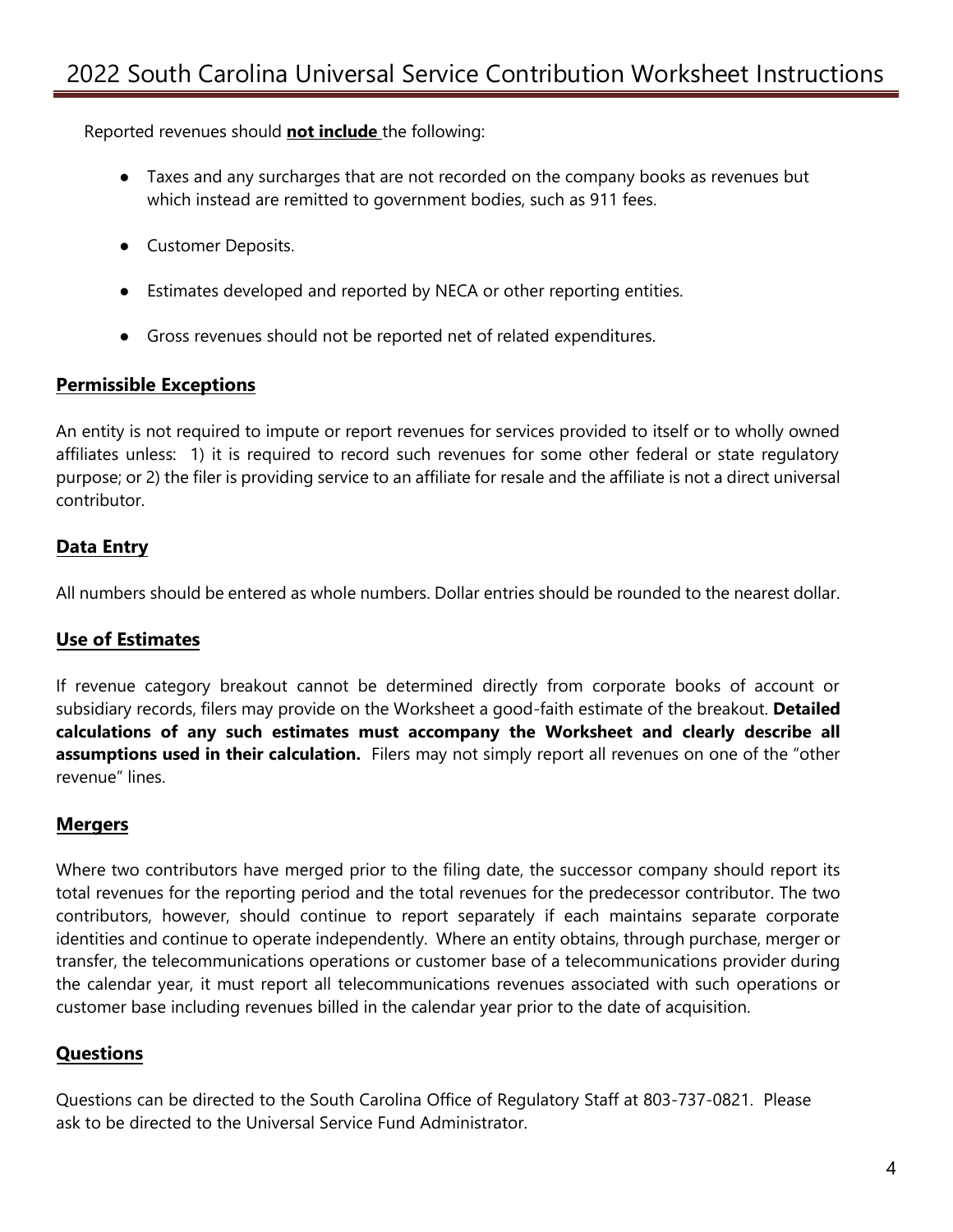### **VoIP Service Revenues**

Voice over Internet Protocol (VoIP), is a technology that allows voice calls using a broadband Internet connection instead of a regular (or analog) phone line. The SCPSC issued Order No. 2016-837 requiring providers of interconnected VoIP service to contribute to the SC USF.

Line 202c — Revenues from VoIP services offered with a broadband connection should be reported here. This is for carriers that own or lease the network that connects to their VoIP customers. Charges associated with customer equipment should not be included on these lines. Line 202c should include revenues for VoIP service provided to end users, including monthly charges, activation fees, service restoration, and service order processing charges, and all other associated fees and surcharges appearing on the customer's bill.

Line 202d — Revenues from VoIP services offered independent of a broadband connection should be reported here. This is for VoIP providers that provide an over-the-top service and do not own or lease the network that connects to their VoIP customers. Charges associated with customer equipment should not be included on these lines. Line 202d should include revenues for VoIP service provided to end users, including monthly charges, activation fees, service restoration, and service order processing charges, and all other associated fees and surcharges appearing on the customer's bill.

Itemized toll charges, excluding international toll revenues for VoIP service customers, should be reported on Lines 209 or 210, as appropriate.

Please see "special instructions for VoIP and Wireless service providers at the end of these instructions.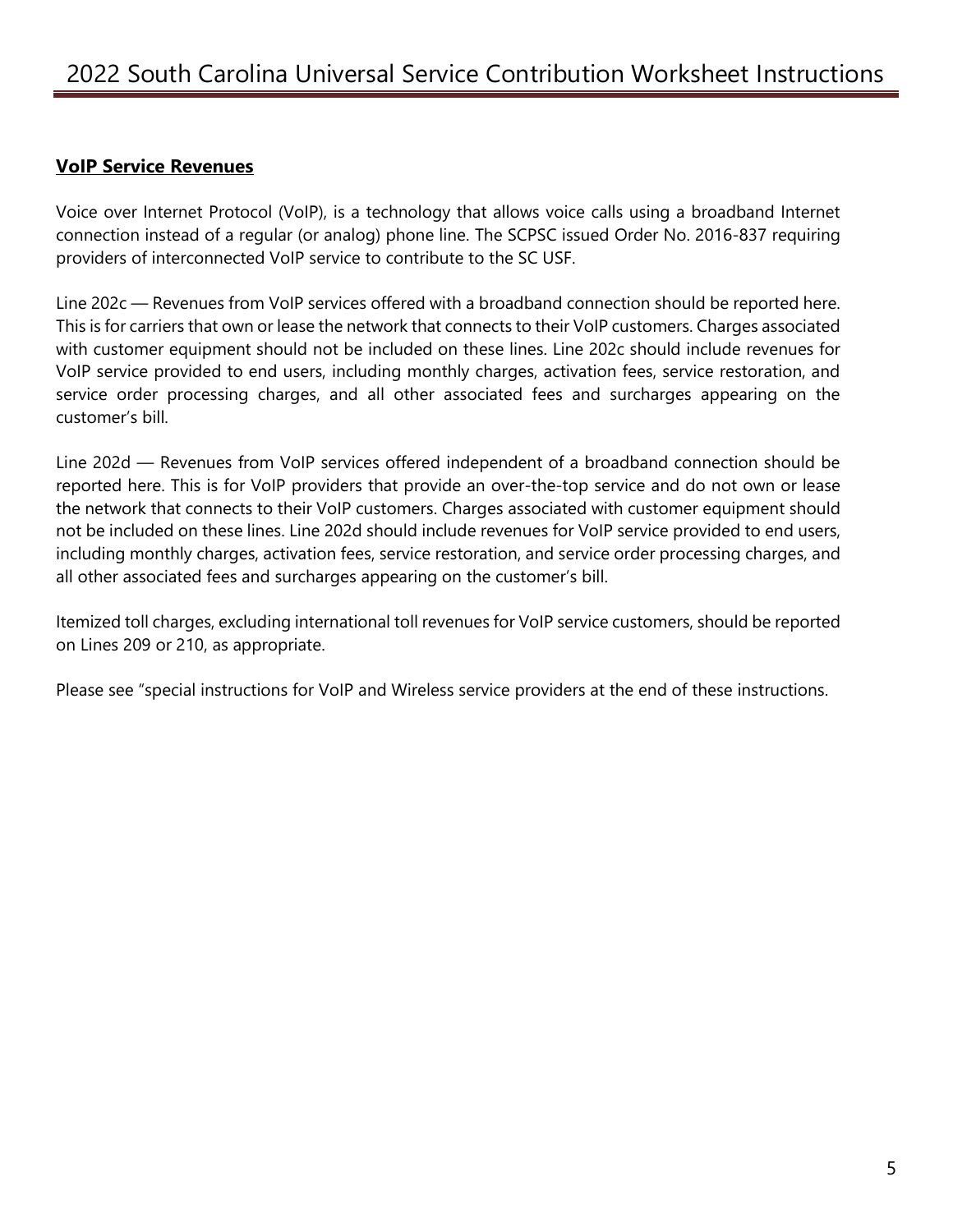## **II. Line-by-Line Instructions for Completing the Contribution Worksheet**

Line 201 -- Itemized charges levied by the reporting entity in order to recover contributions to state and federal universal service support mechanisms should be reported on Line 201. Any charge that is identified on an end-user bill as recovering contributions to universal service support mechanisms must be shown on Line 201 and should be identified as either interstate or intrastate revenues, as appropriate.

## **FIXED LOCAL SERVICES:**

Line 202a -- Monthly service, local calling, connection charges, vertical features, and other local exchange services including basic local service revenues except for local private line revenues, access revenues, and revenues from providing mobile or cellular services. This line should include charges for optional extended area service, dialing features, local directory assistance, added exchange services such as automatic number identification (ANI) or teleconferencing, local number portability (LNP) surcharges, connection charges, charges for connecting with mobile service and local exchange revenue settlements. This line includes revenues from customers charged a single rate for a combined local and long distance service. All other fees and surcharges associated with providing local service should be included on Line 202a, such as, regulatory access fee, access recovery fee, regulatory assessment surcharge, carrier infrastructure fee, or any other fees or surcharges that flow directly to the company and are recorded as revenue.

Line 202b -- Lifeline Revenues: Revenue generated from Lifeline customers exceeding all federal/state Lifeline reimbursement.

### **INTERCONNECTED VOIP SERVICES:**

Line 202c – Revenues from VoIP services offered with a broadband connection should be reported here. This is for carriers that own or lease the network that connects to their VoIP customers. Charges associated with customer equipment should not be included on these lines. Line 202c should include revenues for VoIP service provided to end users, including monthly charges, activation fees, service restoration, service order processing charges, and all other associated fees and surcharges appearing on the customer's bill.

Line 202d – Revenues from VoIP services offered independent of a broadband connection should be reported here. This is for VoIP providers that provide an over-the-top service and do not own or lease the network that connects to their VoIP customers. Charges associated with customer equipment should not be included on these lines. Line 202d should include revenues for VoIP service provided to end users, including monthly charges, activation fees, service restoration, service order processing charges, and all other associated fees and surcharges appearing on the customer's bill.

## **OTHER LOCAL SERVICES AND FEES:**

Line 203a -- All revenues for charges to end users specified in access tariffs, such as subscriber line charges, and PICC charges levied by a local exchange carrier on customers that are not presubscribed to an interexchange carrier (*i.e.*, a no-PIC customer). Line 203 should not include charges to end users for special access services (which are reported on Line 204). Telecommunications providers that do not have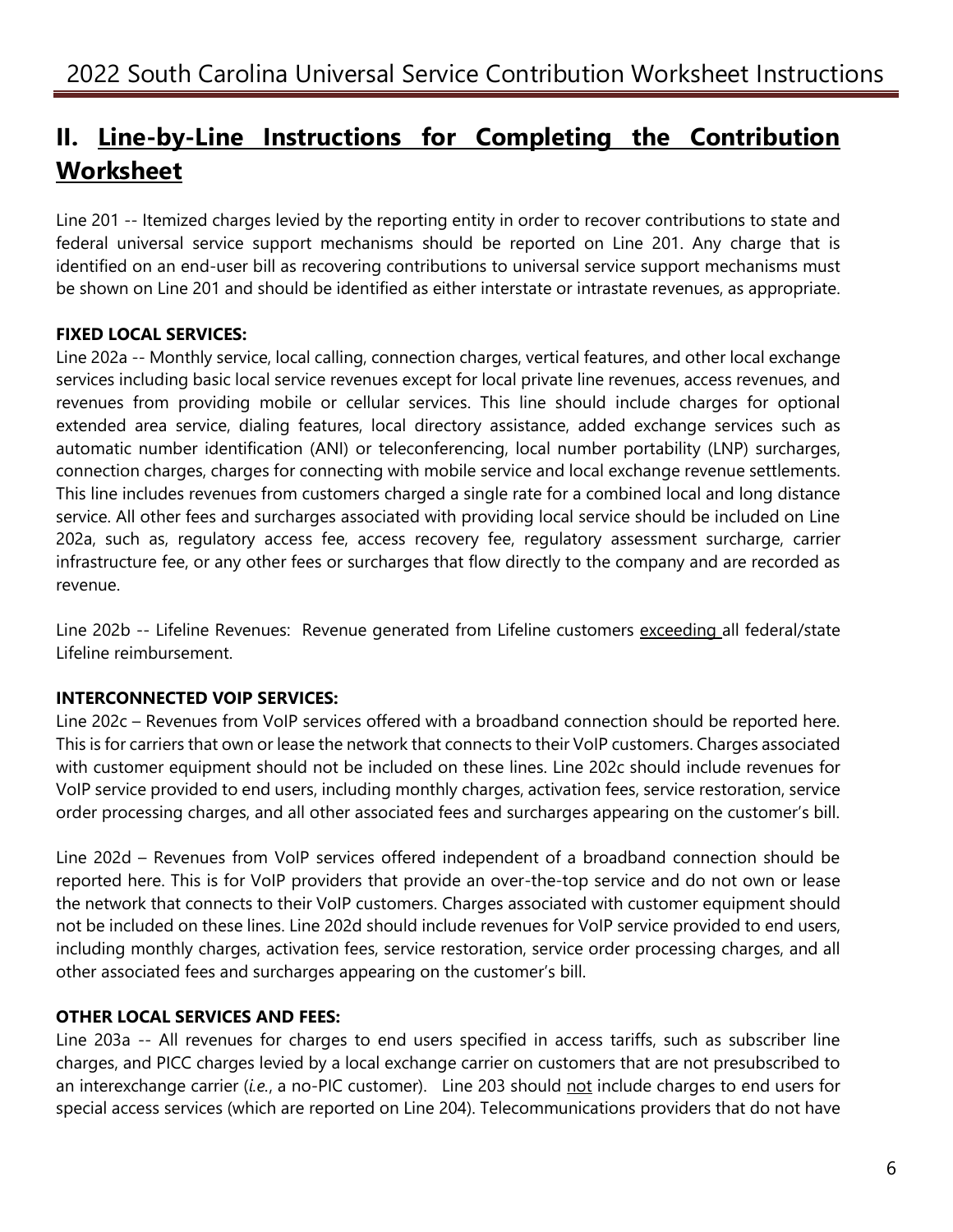subscriber line charge or PICC tariffs on file with the Federal Communications Commission or who are not reselling such tariffed charges, should report \$0 on Line 203a.

Line 203b -- Subscriber line charge revenues for Public Telephone Access Line services should be reported as carrier's carrier revenues on Line 203b.

Line 204 -- All revenues for local private line and special access service sold to end-users including revenues from providing local services that involve dedicated circuits, private switching arrangements, digital subscriber lines, and/or predefined transmission paths. Line 204 should include revenues from offering dedicated capacity between specified points even if the service is provided over local area switched ATM or frame relay networks. Revenues from special access lines bundled with toll service should be reported as the appropriate toll service.

Line 205a -- All coin local and long distance revenues received from customers paid directly to the payphone service provider, including all coin-in-the-box revenues. Do not deduct commission payments to premises' owners.

Line 205b -- Filers are required to identify and report revenues included within the amount reported on Line 205a associated with public telephone access line services (PTAS) provided to payphone service providers as Carrier's Carrier (Wholesale) revenues on Line 205b.

Line 206 -- Local telecommunications service revenues that would not be included within another service revenue category.

### **MOBILE SERVICE REVENUES:**

Line 207 -- Revenues for mobile service provided to end users, including monthly charges, activation fees, service restoration, and service order processing charges, etc. Include mobile revenues for message charges, roaming charges assessed on customers for calls placed out of customers' home areas, and local directory assistance charges**. All** end–user **prepaid wireless service revenues** attributable to activation and daily or monthly access charges for wireless service sold at retail outlet should be reported on Line 213.

#### **TOLL SERVICES:**

Line 208 -- All revenues (excluding international) from prepaid calling cards provided either to customers or to retail distributors. Revenues should represent the amounts actually paid by customers (face value) and not the amounts paid by distributors or retailers, and should not be reduced or adjusted for discounts provided to distributors or retail establishments. All prepaid card revenues are classified as end-user revenues. For purposes of completing this Worksheet, prepaid card revenues should be recognized when the cards are sold.

Line 209 -- Operator and toll calls with alternative billing arrangements should include all calling card or credit card calls, person-to-person calls, and calls with alternative billing arrangements such as third– number billing, collect calls, and country-direct type calls that either originate or terminate in a U.S. point. These lines should include all charges from toll or long distance directory assistance. Filers should include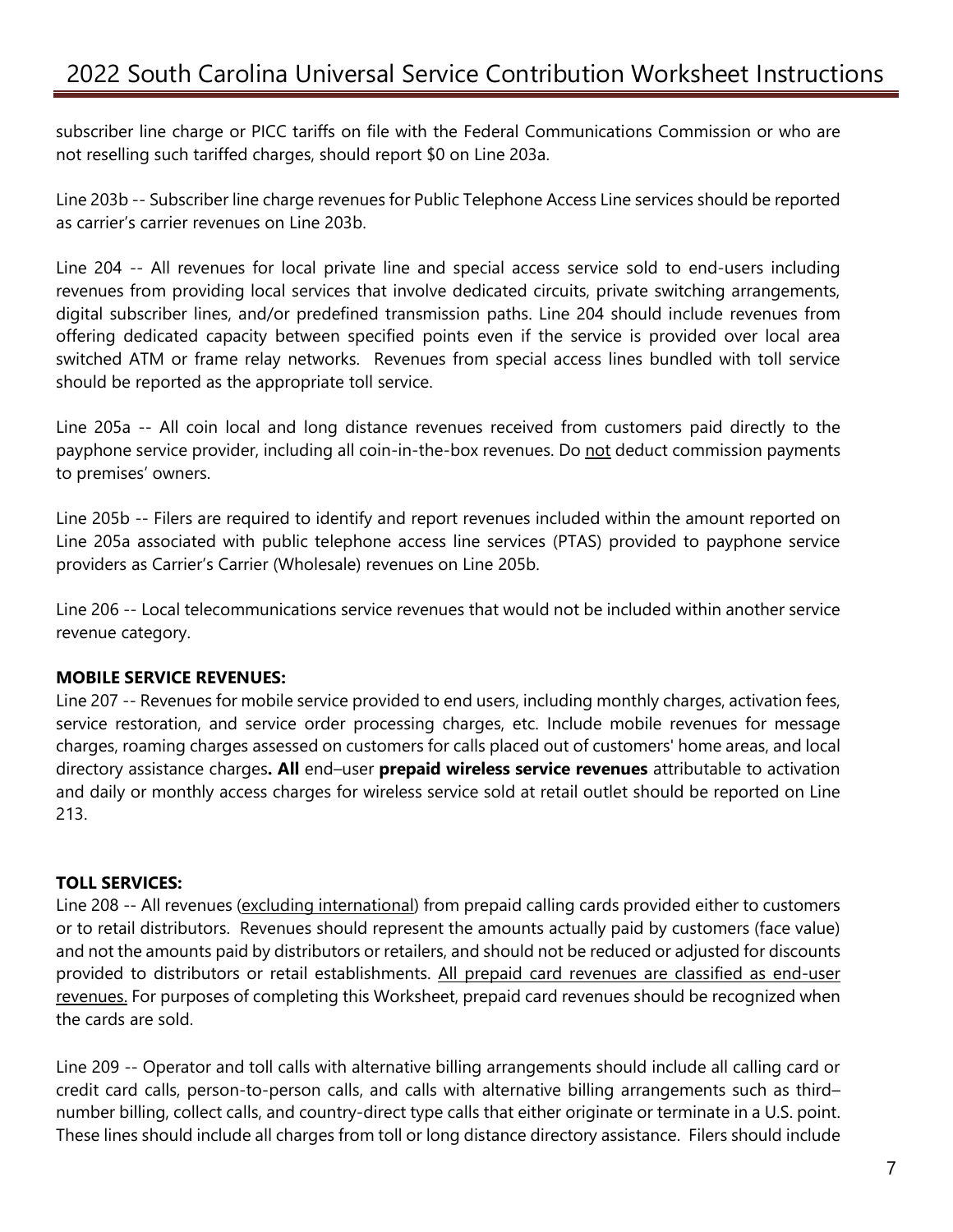revenues from all calls placed from all coin and coinless, public and semi-public, accommodation and **prison** telephones.

Line 210 -- Filers should report ordinary long distance revenues on these lines, including revenues from most toll calls placed for a fee and flat monthly charges billed to customers, such as account maintenance charges, PICC pass-through charges, and monthly minimums. This category should include ordinary message telephone service (MTS), WATS, subscriber toll-free, 900, "WATS like," and similar switched services.

Line 211 -- All revenues from long distance private line service including revenues from dedicated circuits, private switching arrangements, and/or predefined transmission paths, extending beyond the basic service area. Line 211 should include frame relay and similar services where the customer is provided a dedicated amount of capacity between points in different basic service areas. Do not include revenue from international calls (to be reported on Line 216).

Line 212 -- All other long distance services should include all other revenues from providing long distance communications services. Line 212 should include toll teleconferencing, switched data, frame relay and similar services where the customer is provided a toll network service rather than dedicated capacity between two points. Do not include revenue from international calls (to be reported on Line 216).

### **EXCLUDED REVENUE:**

Line 213 -- End–user prepaid wireless service revenues attributable to airtime should be reported on Line 213. Universal Service support for prepaid wireless service are all retail end user transactions.

Line 214 -- Universal service support revenues include all universal service support from either states or the federal government filers received during the calendar year. Revenues to be reported include Lifeline Assistance reimbursement for the waived portion of subscriber line, presubscribed interexchange carrier charges or credits for subsidized services provided to schools, libraries, and rural health care providers. Line 214 should include amounts received as cash as well as amounts received as credit against contribution obligations. Line 214 should not include any amounts charged to customers to recover universal service (reported on Line 201) or similar contributions.

Line 215 -- All revenues from the provision of broadband (including DSL and cable TV program transmissions) services. These revenues are excluded from the calculation of Net Universal Service Fund revenue.

Line 216 -- All revenues derived from the provision of international communications services. International services are defined as any call which originates or terminates at a point outside of the United States, regardless of its transmission path.

Line 217 -- All non-telecommunications service revenues on the reporting entity's books including revenues derived from telecommunications-related functions not included in universal service or other fund contribution bases. As an example, information services offering a capability for generating, acquiring, storing, transforming, processing, retrieving, utilizing, or making available information via telecommunications are not included in the universal service or other fund contribution bases. Information services do not include any use of any such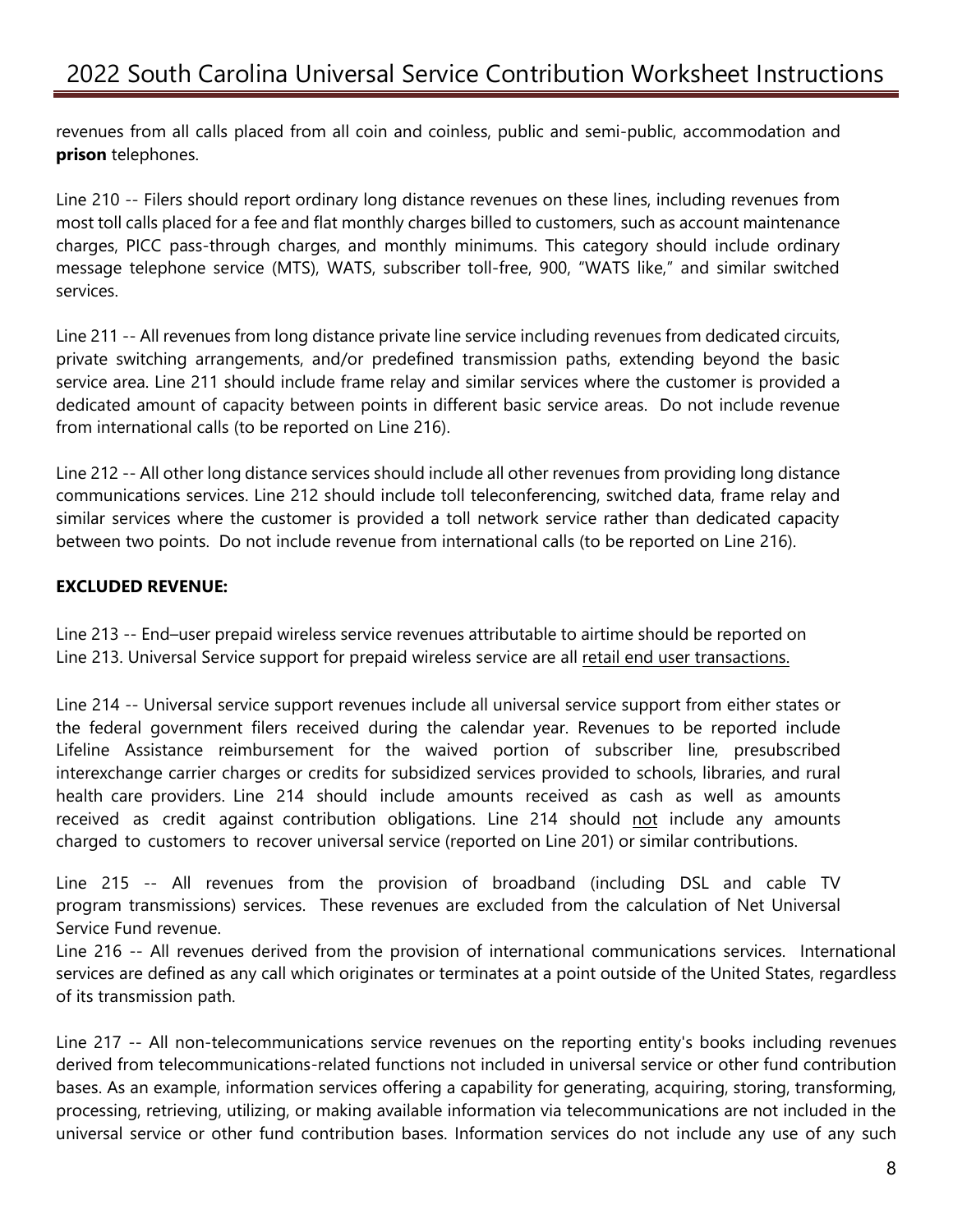capability for the management, control, or operation of a telecommunications system or the management of a telecommunications service. Information services also are called enhanced services because they are offered over transmission facilities used in interstate communications and employ computer processing applications that act on the format, content, code, protocol, or similar aspects of the subscriber's transmitted information; provide the subscriber additional, different, or restructured information; or involve subscriber interaction with stored information. Call moderation and call transcription services are examples of information services. These services are exempt from contribution requirements and should be included in Line 217. Line 217 should include revenues from published directory, carrier billing, collection services, revenues from the sale, lease, installation, maintenance, or insurance of customer premises equipment (CPE), inside wiring charges, inside wiring maintenance insurance, sale or lease of transmission facilities, such as dark fiber or bare transponder capacity, pole attachment revenues, revenues from providing open video systems (OVS), cable leased access, direct broadcast satellite (DBS) services, late payment charges, and charges (penalties) imposed by the company for customer checks returned for non-payment.

#### **TOTAL REVENUE AND TOTAL USF CONTRIBUTION BASE REVENUE:**

Line 218 -- Total Gross Revenues. The total of Lines 201 through 217.

Line 219 -- Gross amount includable in Net Universal Service Fund contribution revenue. This number is the total of Lines 201 through 212.

Line 220 -- Uncollectible revenue/bad debt expense associated with gross billed revenues amounts reported on Line 218. This should be the amount reported as bad debt expense in the filer's income statement for the year. Note that it will include uncollectibles associated with all revenue on the filer's books (Line 218), covering carrier's carrier revenues, end-user telecommunications revenues and revenues reported on Lines 213 through 217. The contributor's uncollectible revenues/bad debt expense should be calculated in accordance with Generally Accepted Accounting Principles. Uncollectibles should represent the portion of gross billed revenues that the contributor reasonably expects will not be collected. Note uncollectibles may not include any amounts associated with unbillable revenues. Filers that operate on a cash basis should report \$0 on this line.

Line 221 -- Uncollectible revenue/bad debt expense reported on Line 221 that is associated with the universal service contribution base amounts reported on Line 219. Filers that maintain separate detail of uncollectibles by type of business should rely on those records in determining the portion of gross uncollectible revenue reported on Line 220 that should be reported on Line 221. Filers that do not have such detail should make such assignments in proportion to reported gross revenues. Filers must be able to document how the amounts reported on Line 221 relate to the uncollectible revenue/bad debt expense associated with gross billed revenues reported on Line 219.

Line 222 -- Total universal service fund contribution base revenue. It contains the total base revenue reported on Line 219 less the uncollectible revenue reported on line 221.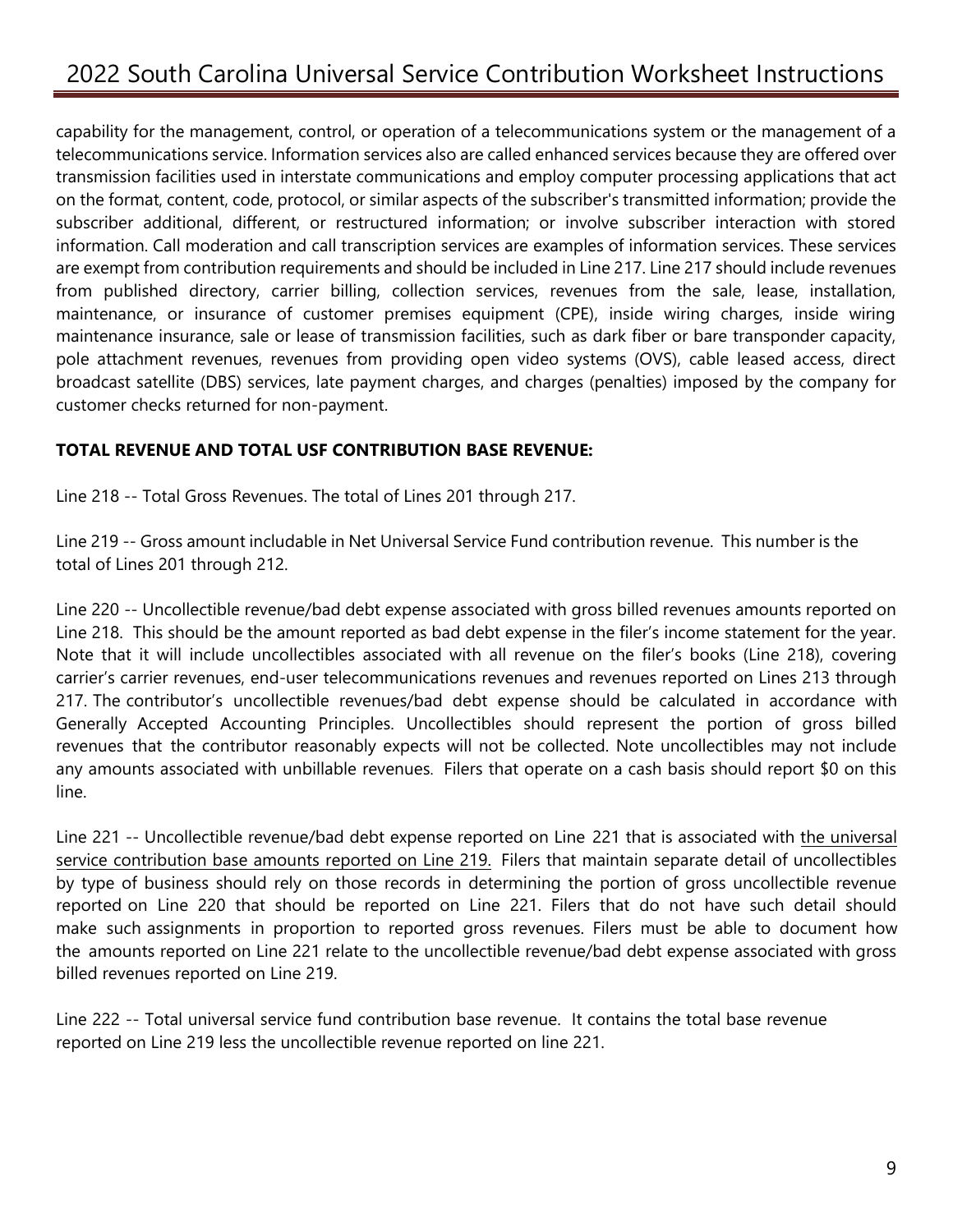### **SOUTH CAROLINA LINES OR SUBSCRIPTIONS:**

**Customer Lines or Subscriptions are required information and must be provided. The Worksheet will be incomplete until the required information is provided. Line data should not be included in more than one line category.** 

Line 301 -- Total South Carolina end-user customer local exchange service lines provided through traditional analog or TDM circuit switched telephone network as reported to the FCC on Form 477. Form 477 Glossary will clarify the some of the terms used herein.

Line 302 -- Total South Carolina end-user interconnected VoIP Service subscriptions (See 47 C.F.R. § 9.3.) as reported to the FCC on Form 477. Interconnected VoIP Service is a service that: 1) enables real-time, two-way voice communications; (2) requires a broadband connection from the user's location; (3) requires Internet-protocol compatible customer premises equipment; and (4) permits users generally to receive calls that originate on the public switched telephone network and to terminate calls to the public switched telephone network.

Line 303a – South Carolina facilities-based providers of mobile voice service should report mobile voice subscriptions on Line 303a. Count a "subscriber" as a mobile handset or other revenue-generating active voice unit that has a unique phone number and that can place and receive calls from the public switched telephone network. Subscribers can be assigned to a state based on the area code of the device's phone number or by using the subscriber's billing address. Exclude:

- subscribers to services where customers cannot directly place calls to subscribers of ordinary telephone service, such as dispatch services and one-way or two-way paging services.
- subscribers to services that permit communications between only a narrow range of locations such as automobile units that permit drivers to communicate only with a specific road service.

Line 303b -- South Carolina resellers of mobile voice service should report mobile voice subscriptions on Line 303b. Count a "subscriber" as a mobile handset or other revenue -generating active voice unit that has a unique phone number and that can place and receive calls from the public switched telephone network. Subscribers can be assigned to a state based on the area code of the device's phone number or by using the subscriber's billing address. Exclude:

- subscribers to services where customers cannot directly place calls to subscribers of ordinary telephone service, such as dispatch services and one-way or two-way paging services.
- subscribers to services that permit communications between only a narrow range of locations such as automobile units that permit drivers to communicate only with a specific road service.

Line 304 -- South Carolina interexchange carriers should report accounts on Line 304. Count an "account" as an interexchange subscriber receiving a monthly or periodic bill from the Company.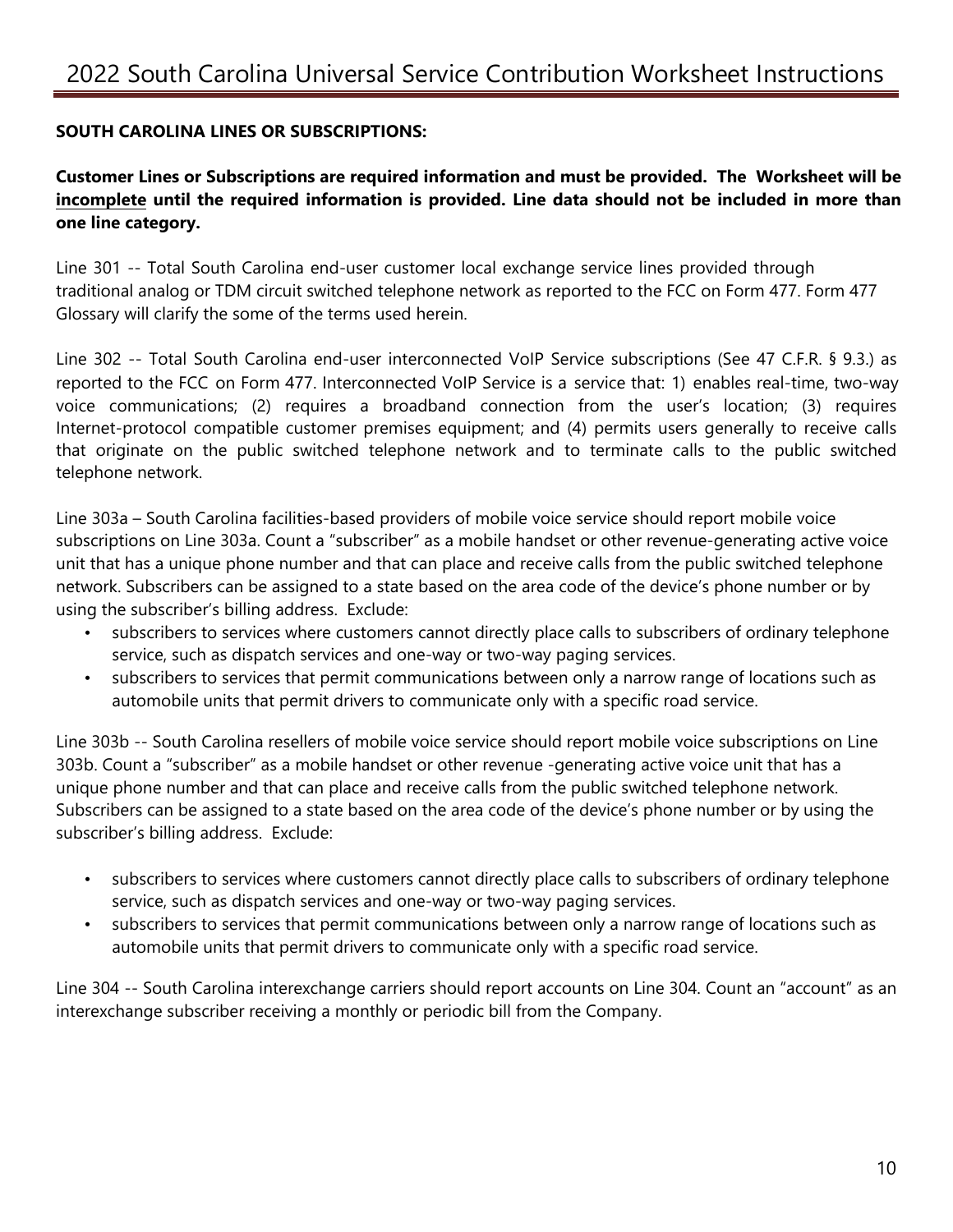## **IV. Special Instructions for VoIP and Wireless Service Providers for Completing the Contribution Worksheet**

VoIP and Wireless service providers operating in South Carolina **without** a Certificate of Public Convenience and Necessity (CPCN) are not required to maintain separate books and records for South Carolina operations. To simplify reporting these service providers may complete the South Carolina USF Worksheet by entering all South Carolina customer revenues in column D, the Total column.

All other instructions associated with completing the Worksheet should be followed by VoIP and Wireless service providers.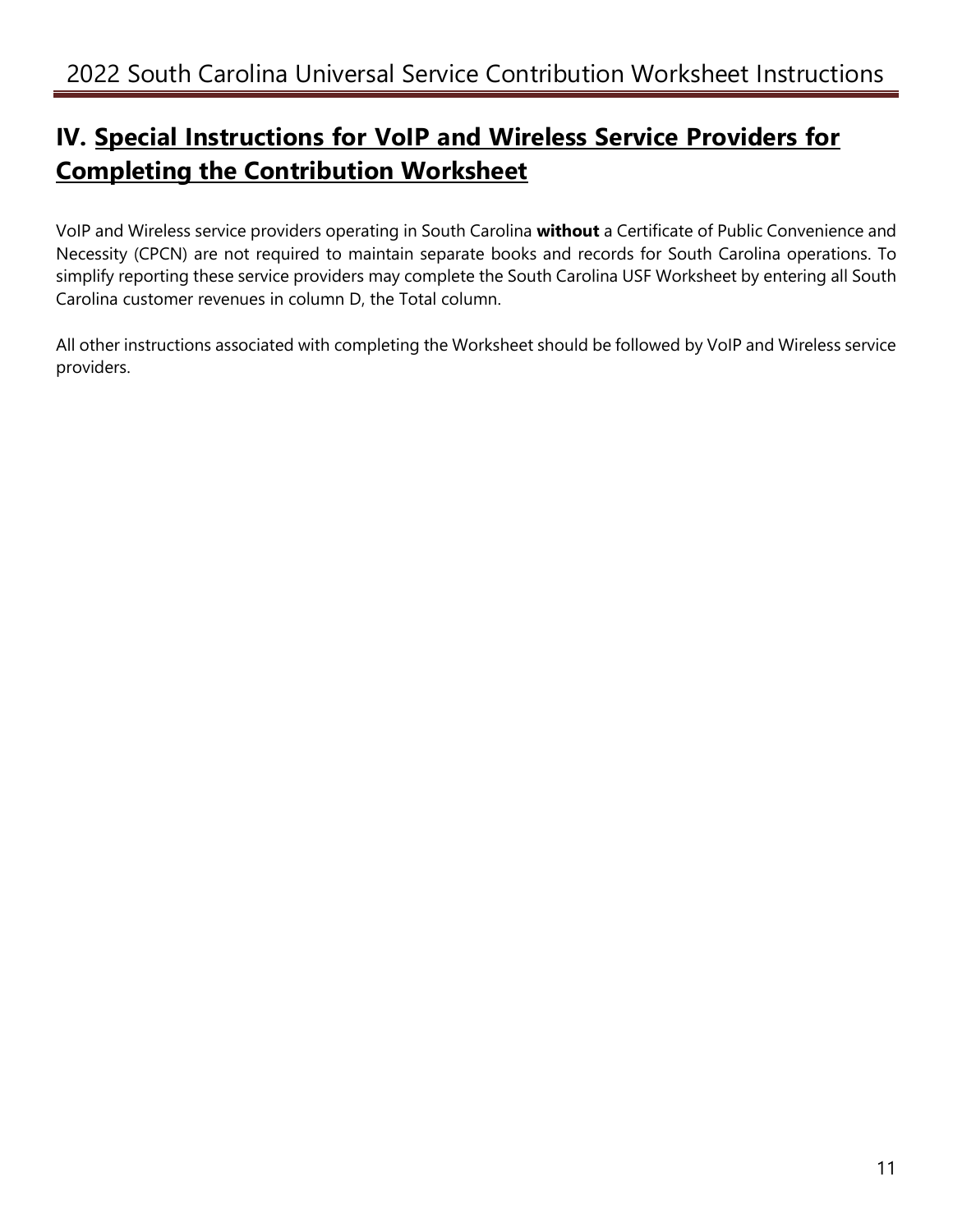**2022 South Carolina Universal Service Fund Contribution Worksheet Revenue Reporting for Year Ending 12/31/2021**

**Name of Company**



#### **Form must be completed and returned by August 1, 2022 to:**

South Carolina Office of Regulatory Staff

Telecommunications@ors.sc.gov

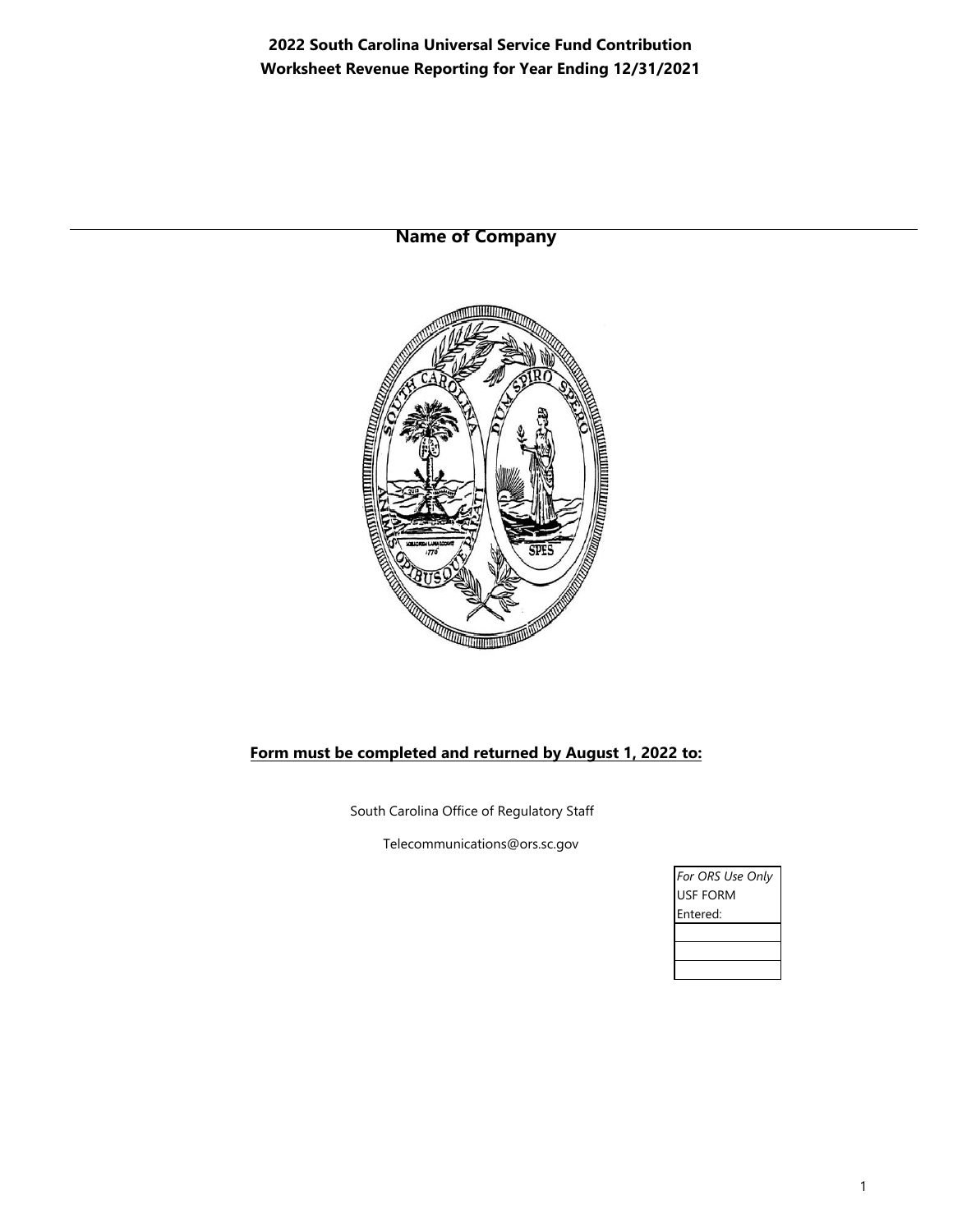### **2022 South Carolina Universal Service Fund Contribution Worksheet Revenue Reporting for Year Ending 12/31/2021**

**Filers are strongly encouraged to read and follow the instructions for this worksheet prior to entering information. Changes may have been introduced since last year and new data may be required to complete the worksheet. Some individual line instructions have been updated to improve explanations.** 

## **Contributor Identification Information** (1) Legal Name of Reporting Entity (2) IRS Employer Identification Number (3) Name(s) by which Reporting Entity is doing business, if different than Name in Line 1 above (DBA or FKA) (4) Complete Mailing Address of Reporting Entity (5) Name of Individual completing this worksheet (6) Telephone Number of Individual completing this worksheet (7) E-mail Address of Individual completing this worksheet (8) Type Communications Service Provided (9) Date Carrier began serving South Carolina (Month,Year) (10) USF Billing E-Mail Address

Information related to the Universal Service billing addresses should also be included as part of the information provided through the Authorized Utility Representative Form. The Authorized Utility Representative Form should be updated as changes are made by the company.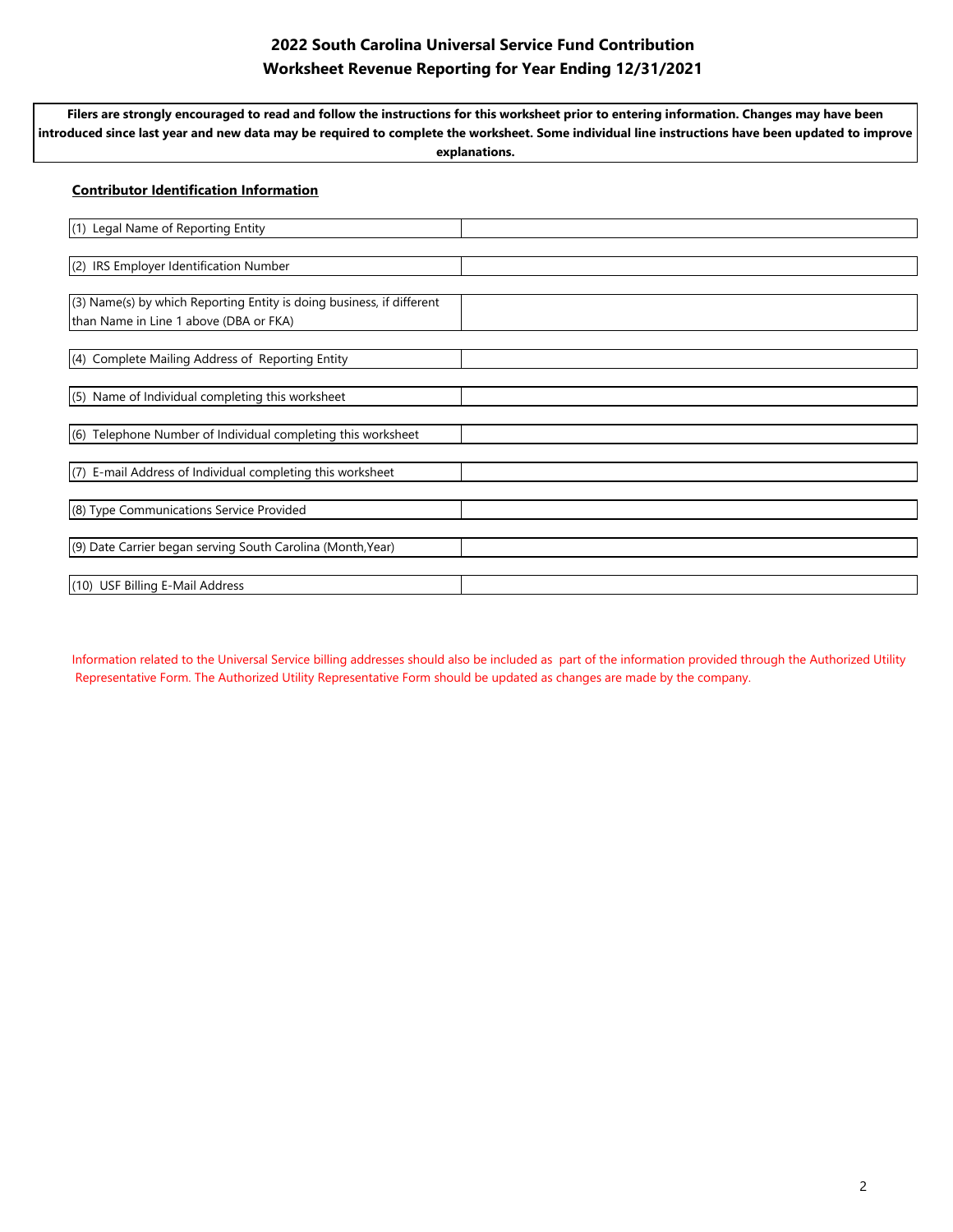## **2022 South Carolina Universal Service Fund Contribution Worksheet Revenue Reporting for Year Ending 12/31/2021**

|                      | <b>Legal Name of Reporting Entity</b>                                                                                                               |                          |                          |                          |                     |
|----------------------|-----------------------------------------------------------------------------------------------------------------------------------------------------|--------------------------|--------------------------|--------------------------|---------------------|
|                      |                                                                                                                                                     | A                        | B                        | C                        | D                   |
|                      |                                                                                                                                                     | <b>INTRASTATE</b>        | <b>INTERSTATE</b>        |                          |                     |
|                      |                                                                                                                                                     | <b>South Carolina</b>    | <b>South Carolina</b>    |                          |                     |
| Line                 |                                                                                                                                                     | <b>End User (Retail)</b> | <b>End User (Retail)</b> | <b>Carrier's Carrier</b> | Total               |
| No.                  |                                                                                                                                                     | Column A                 | <b>Column B</b>          | (Wholesale)              | Column A + Column B |
|                      | <b>Gross South Carolina Revenues From All Sources</b>                                                                                               |                          |                          |                          |                     |
| 201                  | Surcharges or other amounts on bills identified as recovering both state and                                                                        |                          |                          |                          |                     |
|                      | federal Universal Service contributions<br><b>Fixed Local Services</b>                                                                              |                          |                          |                          |                     |
|                      | <b>Traditional Circuit Switched</b>                                                                                                                 |                          |                          |                          |                     |
|                      | 202a Monthly service, local calling, connect charges, vertical features, and other                                                                  |                          |                          |                          |                     |
|                      | local exchange service charges including the basic local service                                                                                    |                          |                          |                          |                     |
|                      | 202b Lifeline Revenues: Revenue generated from Lifeline customers exceeding all                                                                     |                          |                          |                          |                     |
|                      | federal/state Lifeline reimbursement.                                                                                                               |                          |                          |                          |                     |
|                      | <b>Interconnected VoIP</b>                                                                                                                          |                          |                          |                          |                     |
|                      | 202c Offered in conjunction with a broadband connection                                                                                             |                          |                          |                          |                     |
|                      | 202d Offered independent of a broadband connection                                                                                                  |                          |                          |                          |                     |
|                      | <b>Other Local Service Revenue</b>                                                                                                                  |                          |                          |                          |                     |
|                      | 203a Tariffed subscriber line charges, Access Recovery Charges, and PICC charges                                                                    |                          |                          |                          |                     |
|                      | levied by local exchange carrier on no-PIC customers.                                                                                               |                          |                          |                          |                     |
|                      | 203b Revenues from Subscriber Line Charges billed to Public Telephone Access<br>Line Services                                                       |                          |                          |                          |                     |
| 204                  | Local private line & special access service (Includes transmission of                                                                               |                          |                          |                          |                     |
|                      | broadband Internet access provided on a common carrier basis)                                                                                       |                          |                          |                          |                     |
| 205a                 | Payphone coin revenues (local and long distance)                                                                                                    |                          |                          |                          |                     |
| 205b                 | Revenues from Payphone Telephone Access Line Services (Resale)                                                                                      |                          |                          |                          |                     |
| 206                  |                                                                                                                                                     |                          |                          |                          |                     |
|                      | Other local telecommunications service revenues                                                                                                     |                          |                          |                          |                     |
|                      | <b>Mobile Service (i.e., wireless telephony, and mobile services)</b>                                                                               |                          |                          |                          |                     |
| 207                  | Monthly service and activation charge revenues including roaming and<br>airtime charges for toll calls.                                             |                          |                          |                          |                     |
|                      |                                                                                                                                                     |                          |                          |                          |                     |
| <b>Toll Services</b> |                                                                                                                                                     |                          |                          |                          |                     |
| 208                  | Prepaid calling card (including card sales to customers and non-carrier<br>distributors) reported at face value of cards                            |                          |                          |                          |                     |
| 209                  | Operator and toll calls with alternative billing arrangements (credit card,                                                                         |                          |                          |                          |                     |
|                      | collect, and other methods) excluding international revenues                                                                                        |                          |                          |                          |                     |
| 210                  | Ordinary long distance, direct-dialed MTS, customer toll-free (800/888 etc.)                                                                        |                          |                          |                          |                     |
|                      | service, "10-10" calls, associated monthly account maintenance.                                                                                     |                          |                          |                          |                     |
|                      | PICC pass-through, and other switched services (excluding international)                                                                            |                          |                          |                          |                     |
| 211                  | Long distance private line services (excluding international)                                                                                       |                          |                          |                          |                     |
| 212                  | All other long distance services (excluding international)                                                                                          |                          |                          |                          |                     |
| 213                  | Company End User Prepaid Wireless Revenues                                                                                                          |                          |                          |                          |                     |
| 214                  | Universal service support received from federal and state sources                                                                                   |                          |                          |                          |                     |
| 215                  | Revenues from provision of broadband services                                                                                                       |                          |                          |                          |                     |
| 216                  | International operator and toll calls, international calling card sales,                                                                            |                          |                          |                          |                     |
|                      | international private line services and any other international services                                                                            |                          |                          |                          |                     |
| 217                  | Revenues from other non-telecommunications services, including, but not                                                                             |                          |                          |                          |                     |
|                      | limited to: Information services, inside wiring maintenance, billing and<br>collection, customer premises equipment, published directory, CATV, and |                          |                          |                          |                     |
|                      | dark fiber.                                                                                                                                         |                          |                          |                          |                     |
|                      |                                                                                                                                                     |                          |                          |                          |                     |
| 218                  | Gross revenues from all sources (Sum Lines 201 through 217)                                                                                         |                          |                          |                          |                     |